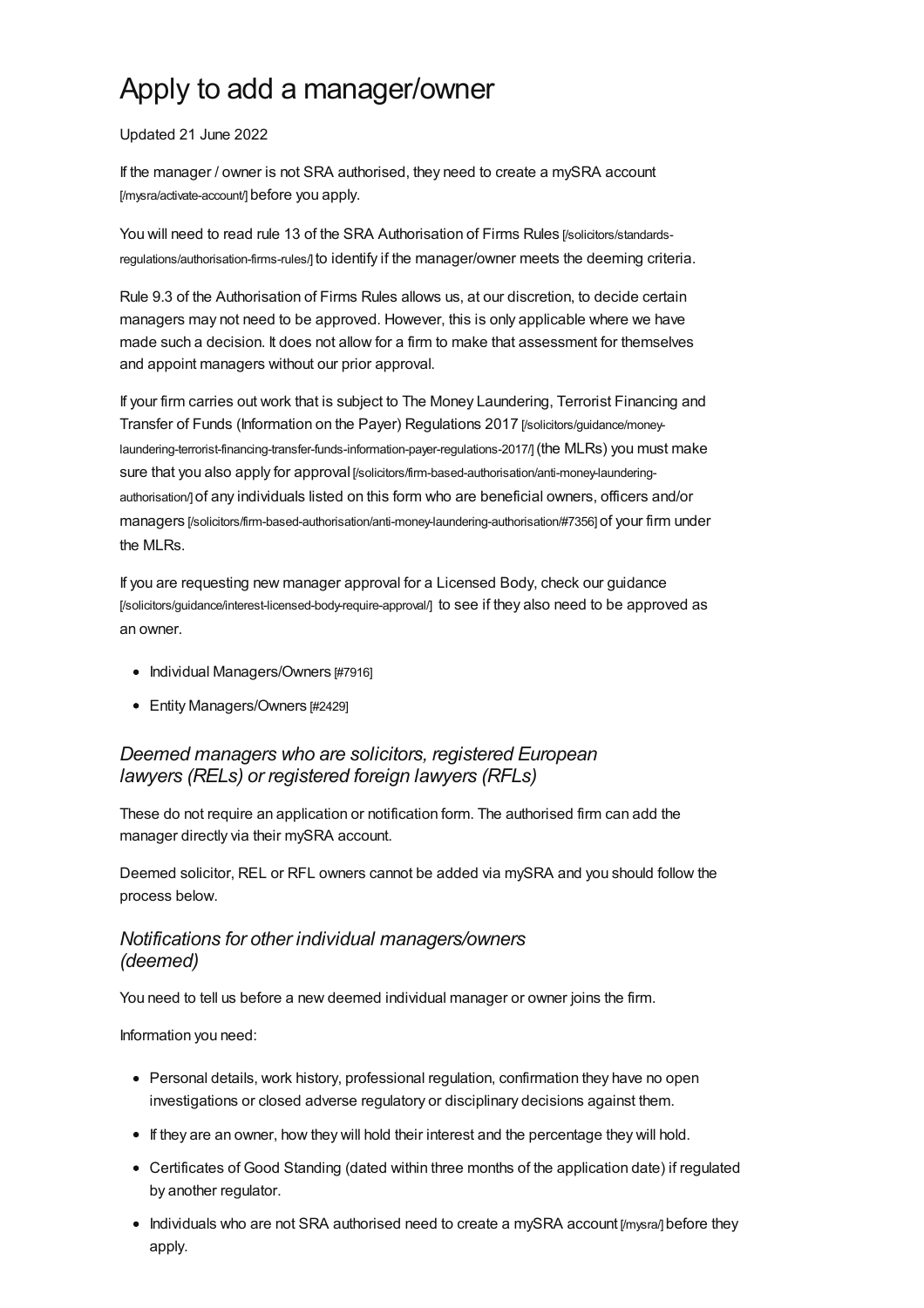# <span id="page-1-0"></span>*Applications for individual managers/owners (non-deemed)*

You will need to tell us if an individual manager or owner (non-deemed) intends to join your firm.

You will need to make separate applications for each manager/owner who requires approval and provide:

- Personal details, work history, professional regulation, answers to suitability questions.
- If they are an owner, how they will hold their interest and the percentage they will hold. If they do not hold their interest directly in the authorised body itself (eg they hold it through a parent undertaking), please provide a chart of the proposed new structure.
- Certificates of Good Standing (dated within three months of the application date), if regulated by another regulator.
- Individuals who are not SRA authorised need to create a mySRA account before they apply

## *How to apply*

You will need an mySRA account to be able to log in and complete the application.

*Make changes to your anti-money laundering authorisation* [https://my.sra.org.uk]

Log in to mySRA to apply, go to start a new application

[\[https://my.sra.org.uk/\]](https://my.sra.org.uk/)

*Apply for approval of a person as an authorised role holder* [/link/93f017776e78490eac32edeb8f5a63e0.aspx]

Log in to mySRA to apply, go to start a new application

[\[/link/93f017776e78490eac32edeb8f5a63e0.aspx\]](https://www.sra.org.uk/link/93f017776e78490eac32edeb8f5a63e0.aspx)

## *How to pay*

There is no fee for this application.

## *What you can expect from us*

We will let you know if your application is incomplete or ineligible.

We aim to decide within 30 days. However, it can take up to 90 days if additional information and/or background checks are required.

The manager and/or owner must not take up the role until they have been approved.

If an authorised body wishes to add another organisation as a manager or owner, they will need to apply for approval for the organisation to be an approved role holder.

## *Notifications for entity managers/owners (deemed)*

You need to tell us before a deemed new entity manager or owner joins the firm.

Information you need:

- Entity registration information with Companies House or overseas equivalent, professional regulation, confirmation they have no open investigations or closed adverse regulatory or disciplinary decisions against them.
- Certificates of Good Standing (dated within three months of the application date) if regulated by a regulator other than the SRA.